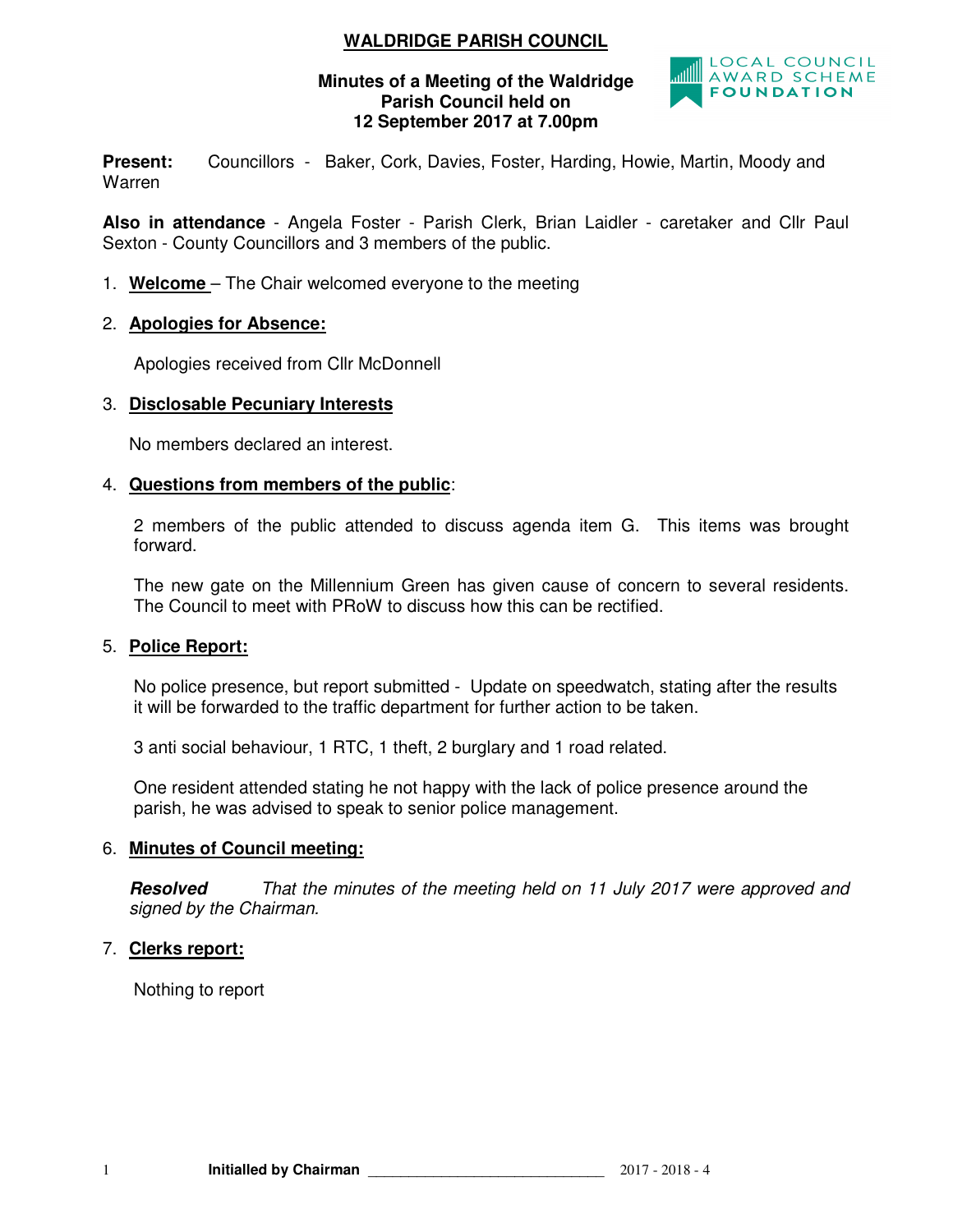## 8. **Parish Matters and on-going items**

#### a) **Planning applications received**

| DM/17/02243/FPA 31 Embleton Drive | First floor extension to front,                                      | Jayne Pallas |
|-----------------------------------|----------------------------------------------------------------------|--------------|
| <b>Chester-le-Street</b>          | single storey extension to front<br>and two storey extension to rear |              |
| DH <sub>2</sub> 3JS               |                                                                      | Delegated    |

#### **Resolved** *To recommend approval*

## b) **To consider any planning applications received after the agenda was published.**

• *No applications received* 

## c) **County Councillors report –**

Cllr Bainbridge sent a written report stating he had received information from an officer in County Hall that the solicitors for Barratt's Homes have been instructed to make progress on the transfer of the land at Birch View, Poppyfields Estate, hopefully it won't be long before it is all sorted out. This to be passed to the residents.

Cllr Sexton spoke of the planning application at 40 Embleton Drive. The Chair added he was disappointed that Cllr Bainbridge couldn't help the residents due to him being on the planning committee.

d) **Conclusion of Audit –** The Clerk confirmed that the external audit had been completed and an unqualified audit opinion had been given. Only one issue to note.

**Resolved:** *The Clerk should complete the Notice of Conclusion of Audit for the year ended 31 March 2017*

e) **Play area on Millennium Green** - Several residents have requested a small play area to be installed on the Green. Further investigation to take place before any decision to be made

**Resolved***: The Clerk to get costings of initial installation, maintenance and cost of ownership. To speak to DCC to gather advice.* 

- f) **Building work**  The work has been completed, they gave a £600 discount due to starting the work late. The members discussed the work carried out and are happy to pay invoice.
- g) **Gate on Millennium Green** This was covered in the public participation
- h) **Seating on Millennium Green** After residents have requested seating, the Clerk to get costs of vandal proof seats and bring to the next meeting for decision. The Clerk to put in next clippings to ask residents views.
- i) **Bridle path on Millennium Green** A resident asked for an overgrown hedge to be cut down. The ownership of this land is unsure, Cllr Sexton has paid for the removal of the hedge and will try to ascertain who owns the land for any future problems.
- j) **Fitness equipment / Millennium Green / goal posts / fun hoop monthly inspections**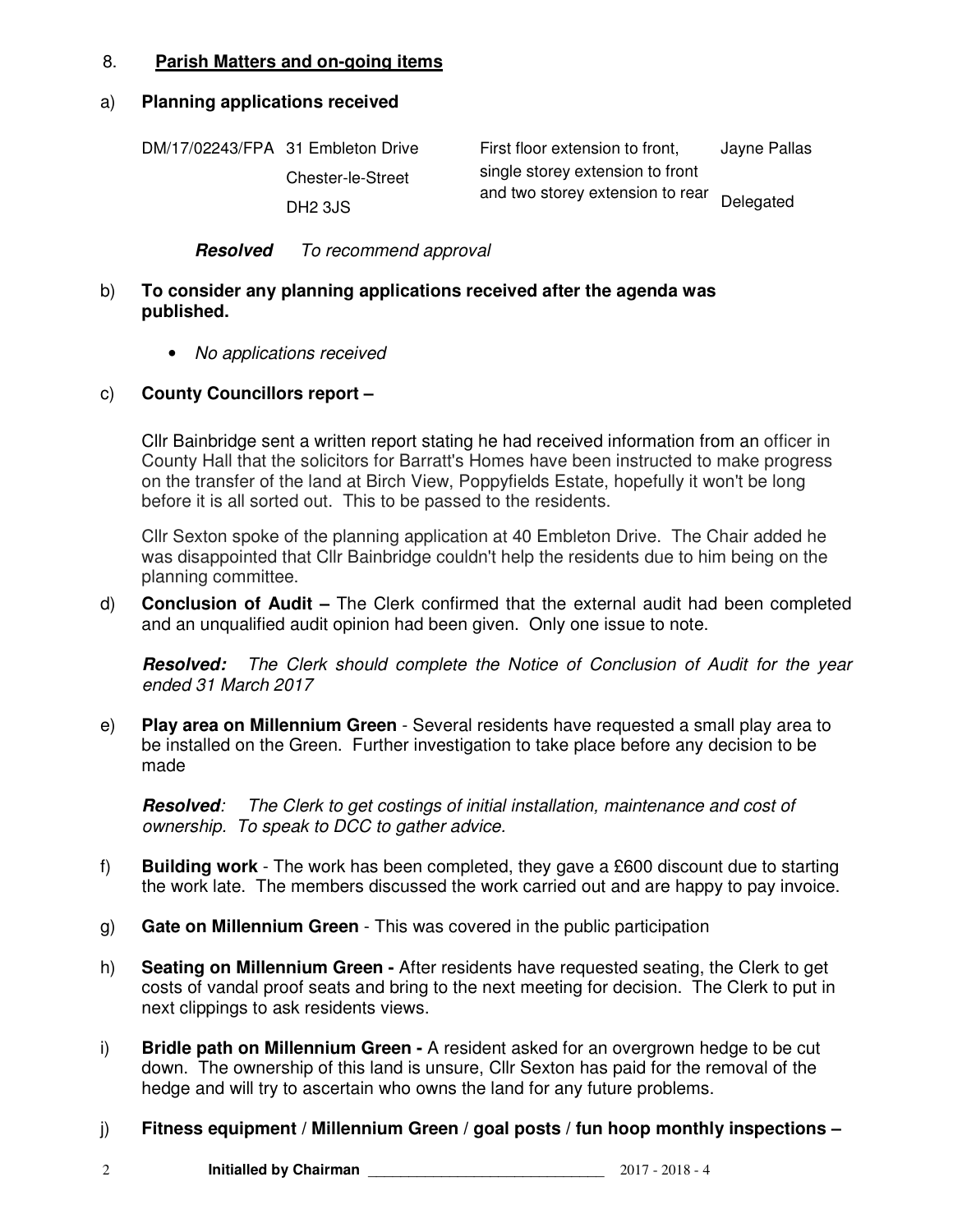The Caretaker gave a verbal report, stating no issues arising within the green, all equipment in sound order other than after a horse rode over the bridge and broke one slat, it was deemed urgent to get repaired. Charlton fence donated the wood.

**Resolved:** *Report noted, the Chair thanked Charlton Fencing* 

- k) **General Data Protection Regulations**  New regulations will be coming into force in 2018 which will impact on Parish Councils. Training will be given and the Clerk requested as many councillors attend. New email addresses were given out to the members.
- l) **Timetable of events** CDALC forthcoming events (if any)
	- 3rd October training to take place it the Parish rooms.
	- CDALC AGM 21 October at County Hall

**Resolved:** *It was agreed to carry out the training as most of the members will be attending. 2 members to attend the AGM* 

- m) **Award evening date** The date was agreed as 24 October, further arrangements to be discussed at the next meeting.
- n) **Annual maintenance agreement** A cost of £270 was received from Chris Gavigon to carry out the maintenance on the Millennium Green.

**Resolved:** *The members agreed to the cost, the Clerk to get copy of his insurance.* 

o) **Insurance quote** - A three year quote received giving a discount.

**Resolved:** *It was agreed to go with the 3 year quote from Came and Co* 

p) **Halloween Night** - All arrangements were discussed, suggested purchasing more glow sticks and prizes

**Resolved:** *It was agreed to purchase glow sticks and prizes. All other arrangements to be discussed at the next meeting.*

- q) **Friends of Congburn Woods**  Cllr Davies gave an update. Applying to the charity commission and then will apply for funding.
- r) **Policy review**  (if any to be reviewed/adopted)
	- Equality and Diversity

**Resolved:** *It was agreed to approve with no changes and be updated on website*

## s) **Correspondence received**

- Nothing received
- t) **Correspondence received after agenda published** (to note only)
	- Nothing received
- u) **Waldridge in Bloom working group update**

3 **Initialled by Chairman** \_\_\_\_\_\_\_\_\_\_\_\_\_\_\_\_\_\_\_\_\_\_\_\_\_\_\_\_\_ 2017 - 2018 - 4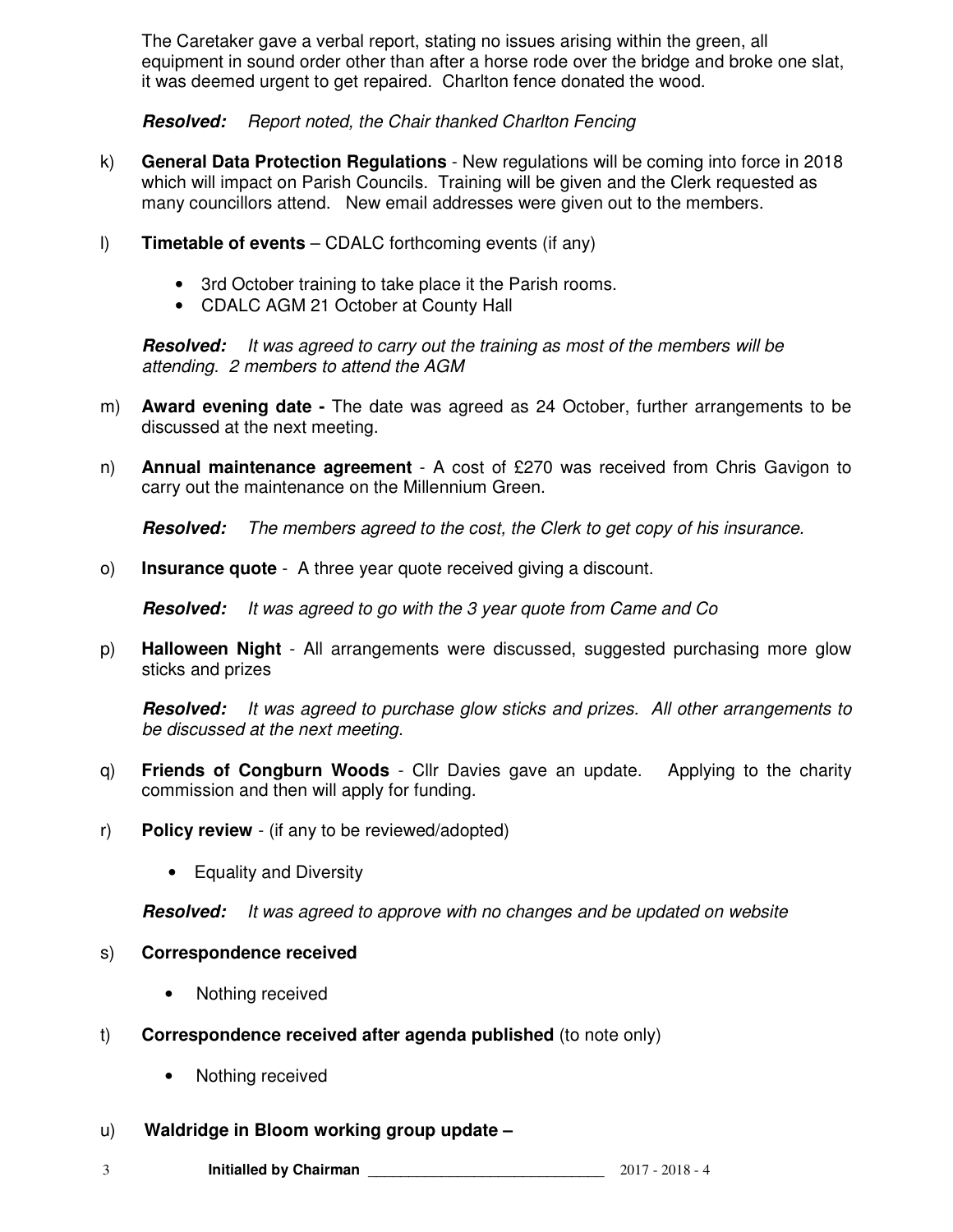Cllr Cork gave an update. More help is required from the members. Best kept garden winners to be given to the Clerk

**Resolved:** *Update noted. It was agreed to help out with the beds*

v) **Fun day -** The event was discussed and all agreed was a very successful event. Purchasing more tables, medals, hire of toilet was discussed. The gazeebo which broke is going to be refunded. A further smaller one to be purchased before next years event.

**Resolved:** *It was agreed to purchase 2 more large tables. Discuss toilet, gazeebo and medals closer to date* 

- w) **AAP forum update** No update
- x) **Urgent issues for noting** (Clerk to use delegated powers if necessary) **and any items Councillors wish to agenda for next meeting**

WW1 event